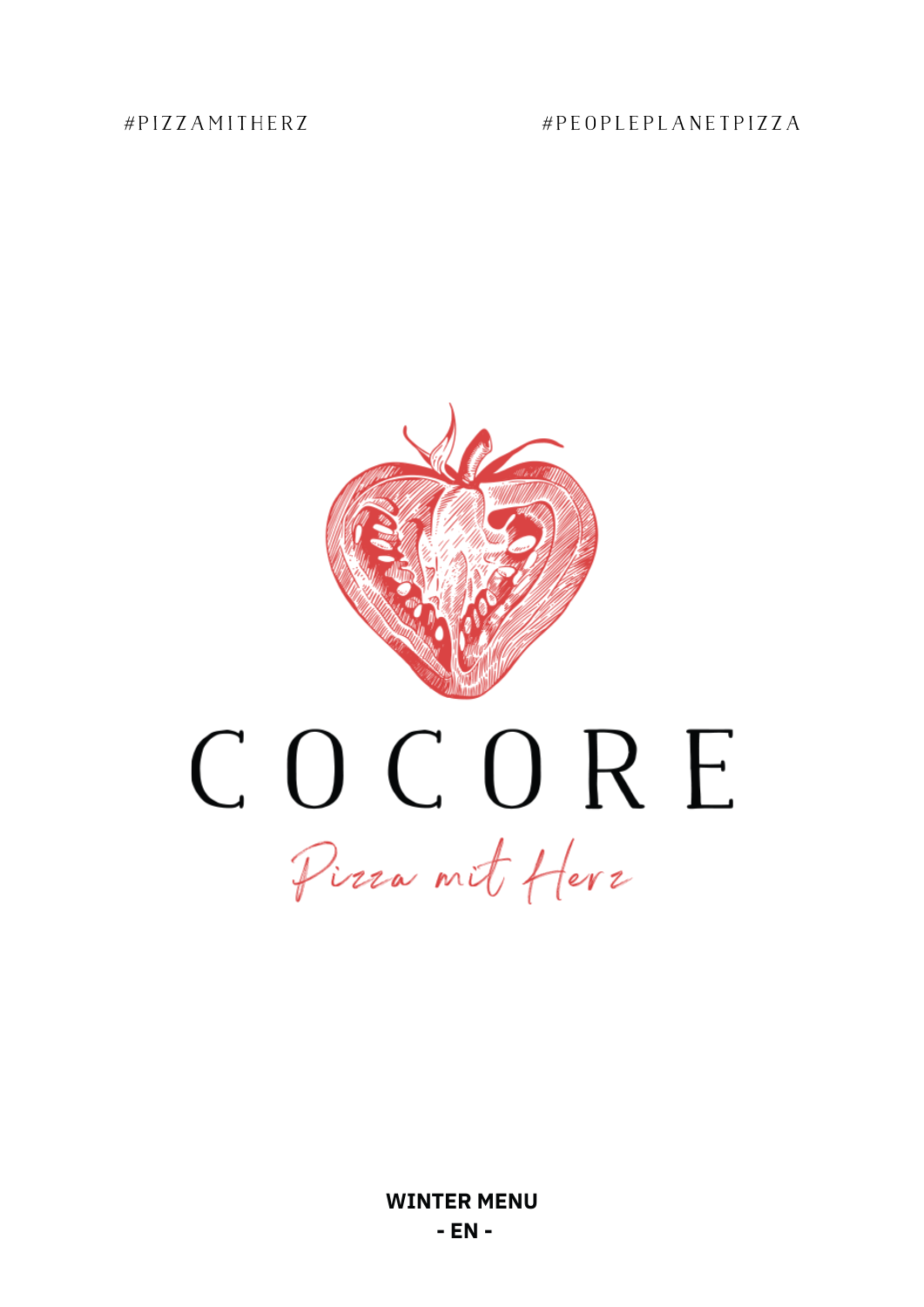# **FOOD ETHOS**

We believe that food is one of the secrets for a better quality of life. For this reason, we source our ingredients meticulously paying attention to the origin, quality, freshness, and their nutritional value. Through our partnerships, we promote resilient food systems, biodiversity and fair consumption.

Share our vision "People, Planet, Pizza" as we make the restaurant industry fair and sustainable. Join the conversation on Instagram @cocore\_vienna.

#### **SOME OF OUR PARTNERS**

Petra Mulino Quaglia - Organic Certified Flour Pomilia - Organic Certified Tomato Sauce Giuseppe Rillo - Organic Certified Extra Virgin Olive Oil See Different - Anchovies and Alacce Slow Food Presidia Gissinger - Austrian Meats San Marco Foods - Italian Fine Cheeses and Cold Cuts Cibus Italy - Italian Delicacies Trumer - Slow Brewing Beer Del Fabro Kolarik - Beverages Bevande Futuriste Cortese - Organic Certified Soft Drinks Vinifero - Natural Italian Wines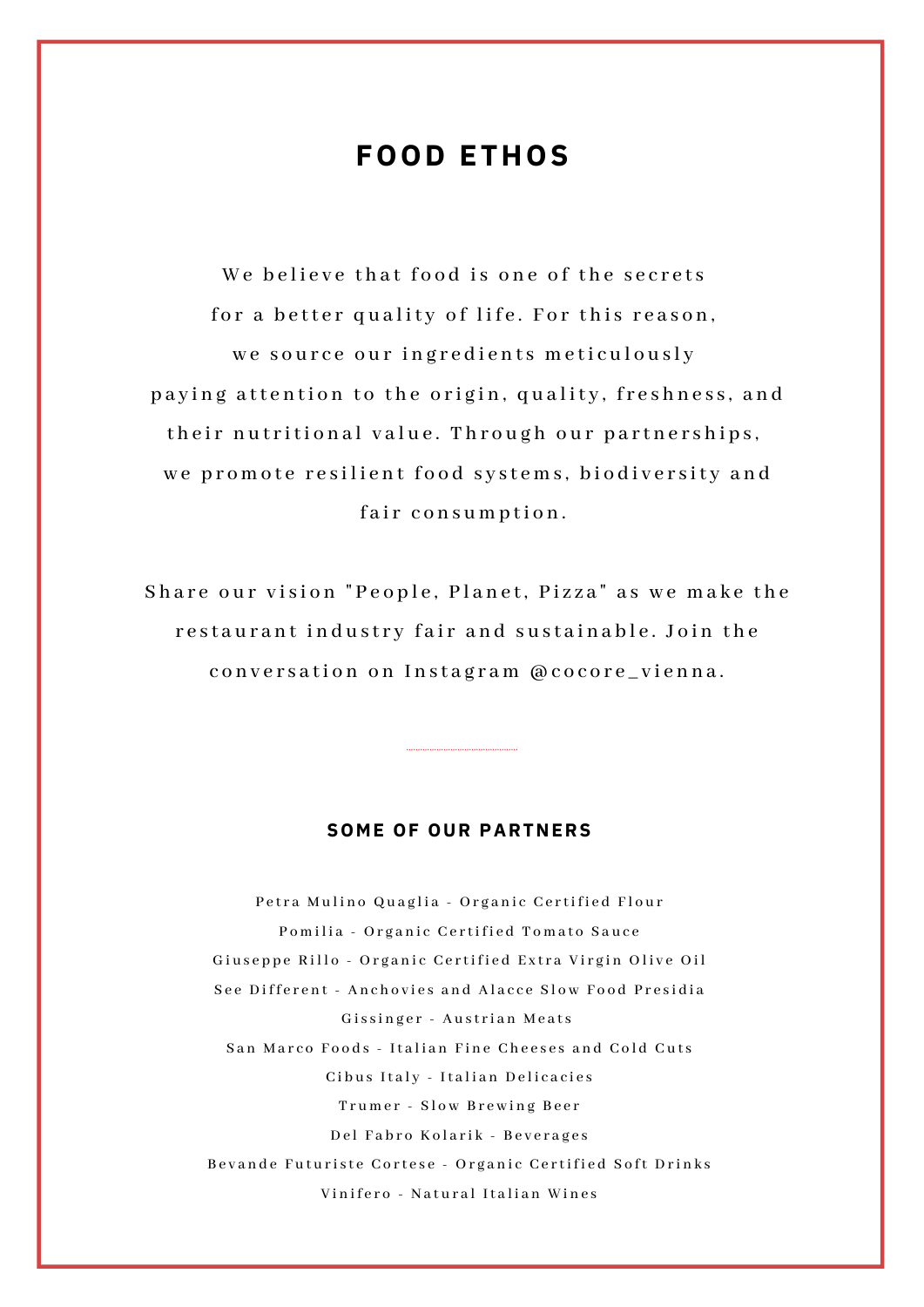#### **ANTIPASTI**

| Vegan - home-made focaccia, taggiasca olives, bio evo oil - a                                                      | 6  |
|--------------------------------------------------------------------------------------------------------------------|----|
| Veggie - burrata, mix of cherry tomatoes, red onions, basil leaves, bio evo oil, served with focaccia bread - a.g. | 9  |
| waldviertel beef meatballs in ragu sauce, bio parmigiano reggiano, served with focaccia bread - a, g               | 10 |
| our finest cold cuts and cheeses, dried tomatoes, artichokes, taggiascia olives, served with focaccia bread - a, g | 15 |

#### **SALADS**

| MISTICANZA                                                                                                     |  |
|----------------------------------------------------------------------------------------------------------------|--|
| Veggie - mixed leaves, black venere rice, cherry tomatoes, corn, carrots, taggiasca olives, bio evo oil - a, g |  |

- add anchovies "sea different" d $~$  +  $\in$  3.5
- add bufala mozzarella dop g +  $\epsilon$  3.5
- add prosciutto crudo san daniele  $+ \epsilon$  4.5
- add scaglie di parmigiano reggiano bio g +  $\epsilon$  3.5

- add vegan feta  $+ \epsilon 3.5$ 

### **PIZZA LAB**

Our experimental approach to the art of baking. A simple product brought to new elevations, topped with extraordinary ingredients.

|                                                                                                      | 10 |
|------------------------------------------------------------------------------------------------------|----|
| Veggie - corbara tomatoes, confit cherry red and yellow tomatoes, stracciatella, crispy basil - a, g |    |
|                                                                                                      |    |
|                                                                                                      | 10 |
| Vegan - artichoke pure, purple potatoes, sun-dried tomatoes, grilled artichokes, bio evo oil - a     |    |
|                                                                                                      |    |
|                                                                                                      | 15 |
| burrata, prosciutto crudo san daniele, evo oil - a, g                                                |    |



\*Prices in Euro - Incl. VAT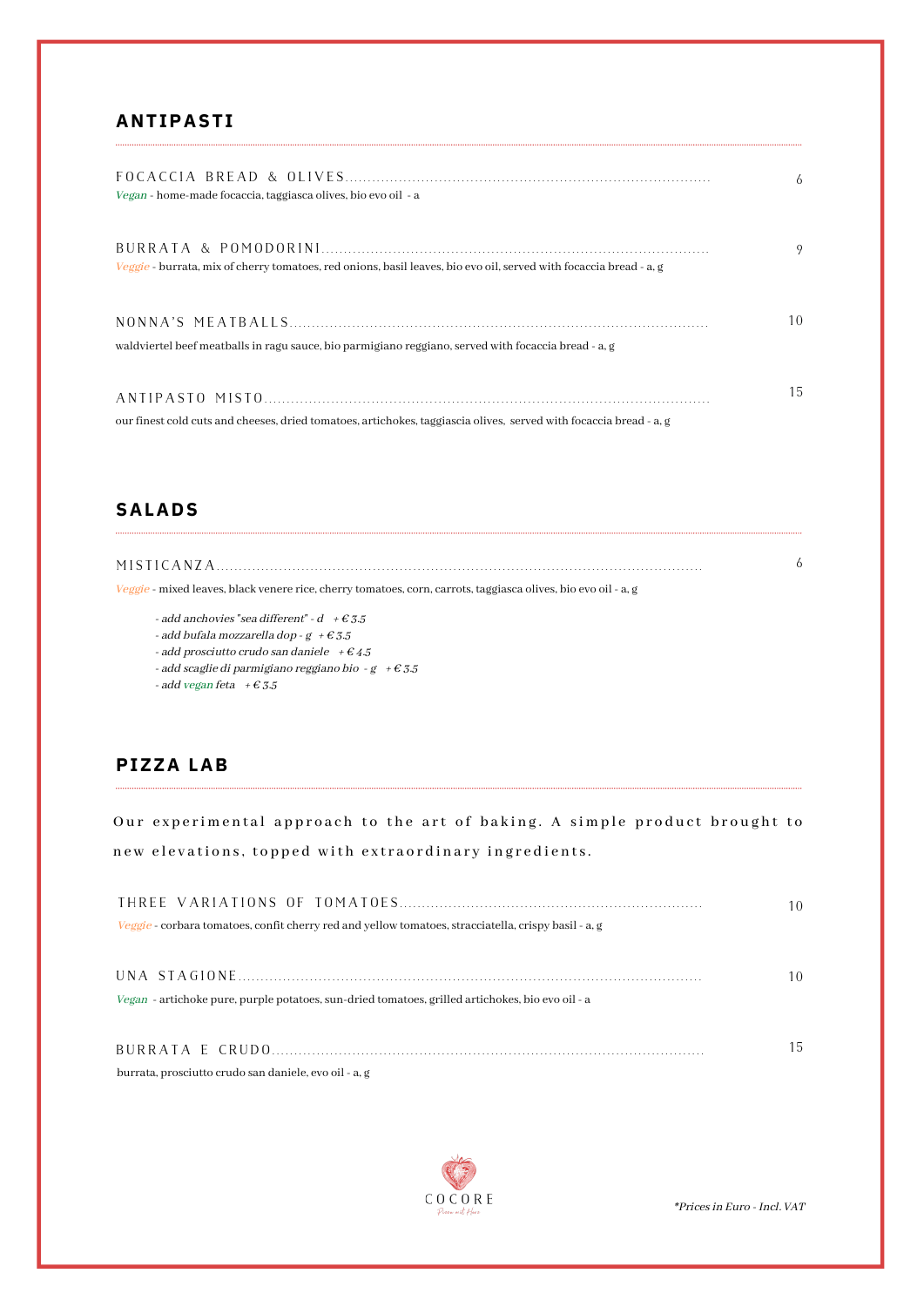#### LE PIZZE ARTIGIANALI Monday to Friday 17:30 to 21:00 - Saturday 12:00 to 21:00

Our round artisanal pizzas are made with Biga, a type of pre-ferment that promotes a better maturation of the dough, thus provides a highly fragrant crust and improved digestion. We use 100% organic flour (type 0 and 1) from Farine Petra - Mulino Quaglia - made only with superior Italian wheat.

| Vegan - bio san marzano, cherry tomatoes, sicilian origano, garlic clove, bio evo oil - a<br>- add anchovies "sea different"- $d$ + $\epsilon$ 3.5 | 8.5  |
|----------------------------------------------------------------------------------------------------------------------------------------------------|------|
| Veggie - corbara tomatoes, agerola fiordilatte, pesto, basil, bio evo oil - a, g                                                                   | 9.5  |
| Veggie - bio san marzano, bufala dop, confit cherry tomatoes, basil, bio evo oil - a, g                                                            | 13.5 |
| bio san marzano, agerola fiordilatte, spicy schiacciata calabrese, nduja sausage, chilly flakes, basil, bio evo oil - a, g                         | 14.5 |
| fiordilatte, white and purple potatoes, italian salsiccia - a, g                                                                                   | 14.5 |
| Veggie - agerola fiordilatte, gorgonzola, austrian chevre ricotta, bio parmigiano reggiano dop, basil - a, g                                       | 14.5 |
| Veggie - smoked mozzarella, bio italian lemons, sprouts, basil, bio evo oil - a, g                                                                 | 14.5 |
| corbara tomatoes, bufala dop, guanciale igp, pecorino romano, basil - a, g,                                                                        | 15.5 |
| agerola fiordilatte, tuna fish, corbara tomatoes, caramelized onions, taggiasca olives, bio evo oil - a, d, g                                      | 15.5 |
| SAN DANIELE<br>agerola fiordilatte, cherry tomatoes, prosciutto crudo san daniele, rucola, bio parmigiano reggiano dop - a, g                      | 16.5 |
| SPECIAL ADD-ONS                                                                                                                                    |      |

| prosciutto crudo san daniele 4.5 |     | bufala mozzarella dop - g | <i>cherry tomatoes</i> |  |
|----------------------------------|-----|---------------------------|------------------------|--|
| burrata cheese - g               | ה כ | <i>taggiasca olives</i>   | rucola                 |  |



 $**Prices* in Euro - Incl.  $VAT$$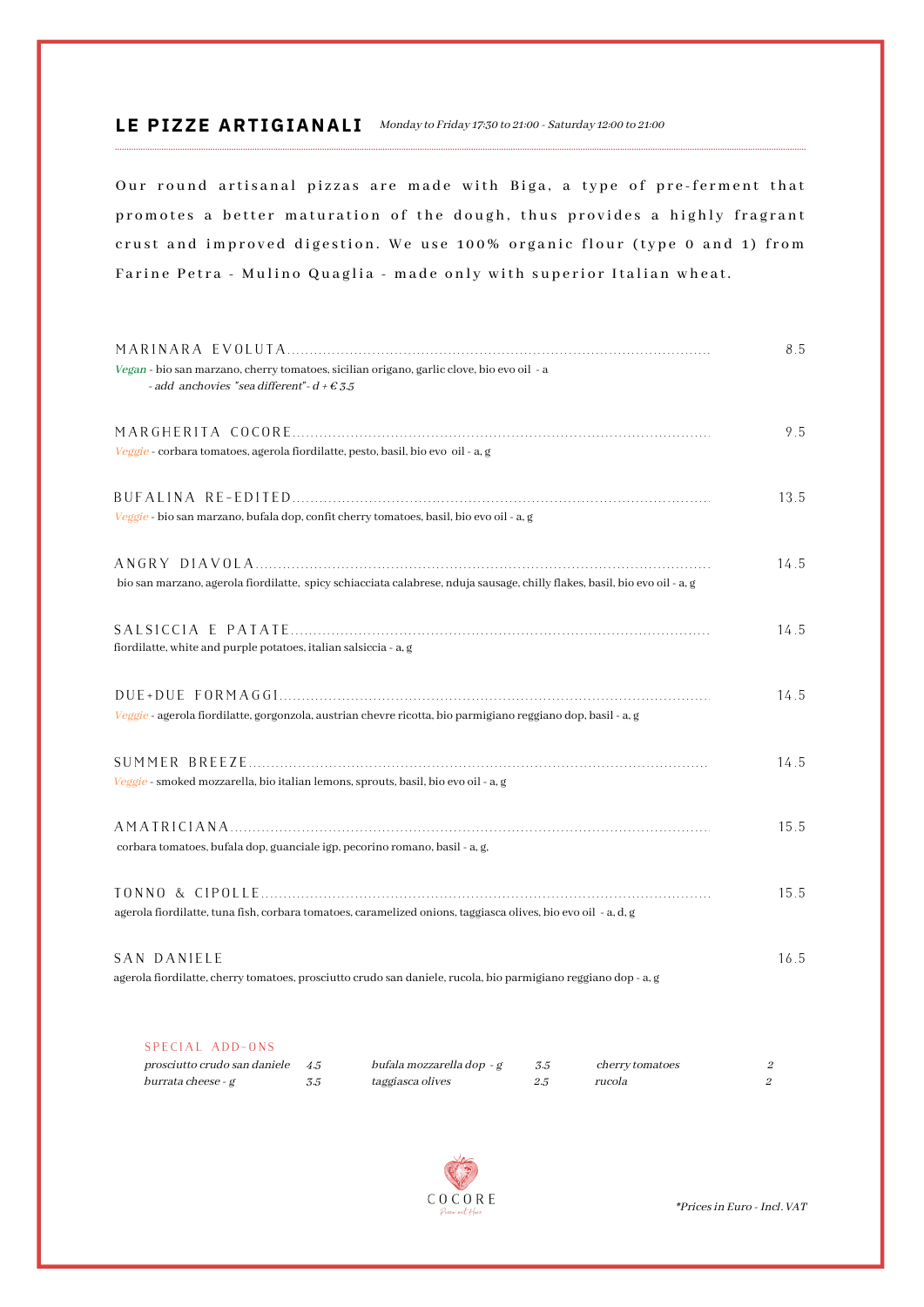# **DOLCI**

| Veggie - crispy cannoli wafer, sweet ricotta, shredded dark chocolate - a, g                | 5. |
|---------------------------------------------------------------------------------------------|----|
| Veggie - crumble base, pistacchio cream, pistacchio nuts - a, g, h                          | 5  |
| Veggie - savoiardi cookies, mascarpone cream, bio arabica espresso, chocolate powder - a, g | 5  |



 $^\ast\!Prices$  in Euro - Incl.  $\mathtt{VAT}$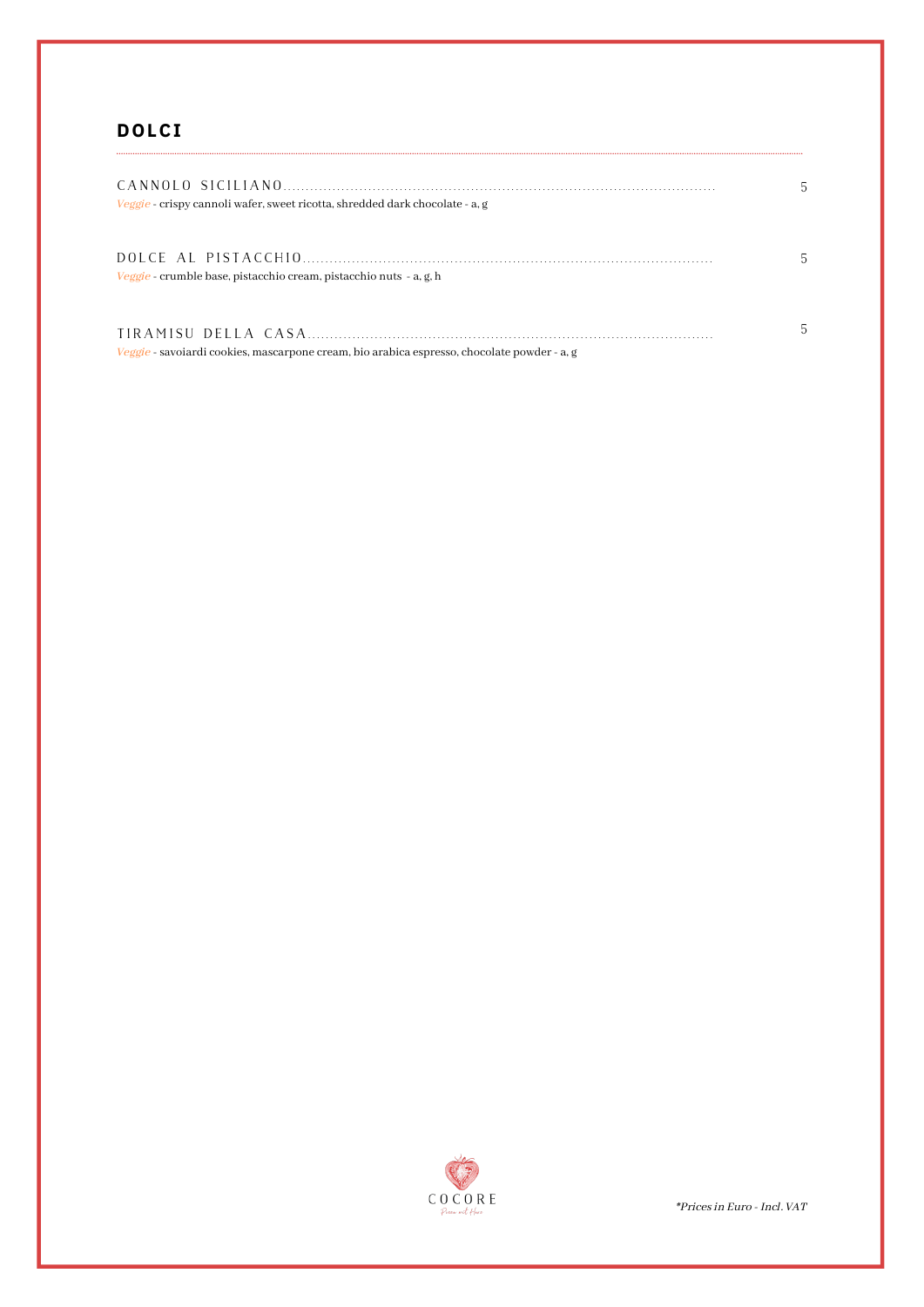#### $CA$  **FFETTERIA** \*oat and almond milk available

Our barista coffee drinks are made with "Nativo" roast from our official coffee partner Goppion Caffe'. Nativo is organic and fair-trade made with 100% Arabica beans from Central and South America.

| CIOCCOLATA - $\circ$ 5.40 |  |
|---------------------------|--|

### **SOFT DRINKS**

Cortese makes high quality soft drinks using the best natural ingredients. Here is our selection of non-alcoholic drinks from L'Originale 1959.

| 360 |
|-----|
| 360 |
| 360 |
| 360 |
| 360 |

### JUICES & CO.

#### $250$  ml  $/500$  ml

| 2.5 / 3.9 |  |
|-----------|--|
| 2.5 / 3.9 |  |
| 2.5 / 3.9 |  |
|           |  |
| 2.5 / 3.9 |  |
|           |  |
|           |  |
|           |  |
|           |  |